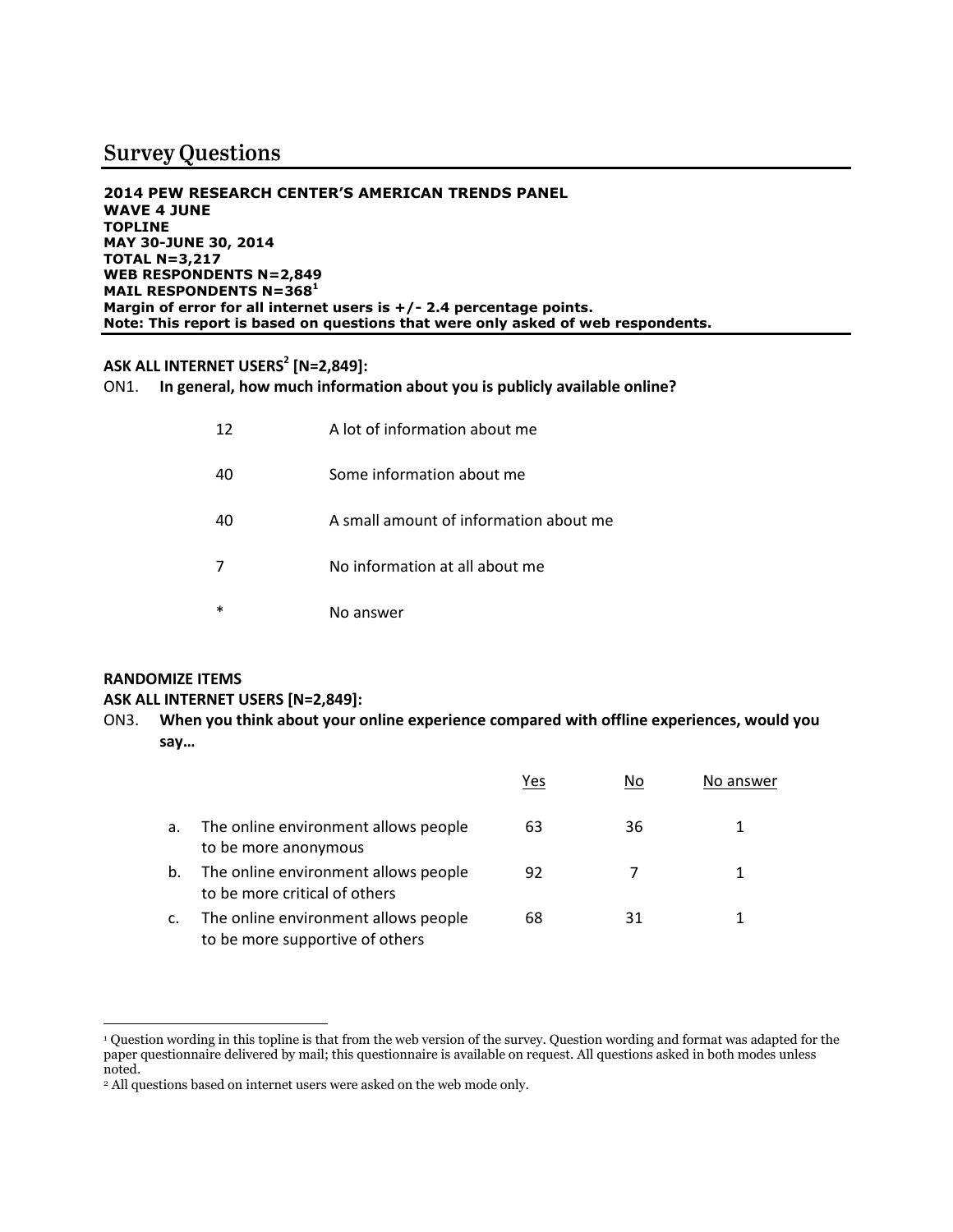# PEW RESEARCH CENTER

#### **RANDOMIZE ITEMS**

## **RANDOMIZE ORDER OF MEN/WOMEN IN QUESTION STEM WITH RESPONSE OPTIONS IN SAME ORDER ASK ALL INTERNET USERS [N=2,849]:**

#### ON4. **Do you think each of the online environments below are [ROTATE ORDER: more welcoming toward men, more welcoming toward women], or about the same for both?**

|    |                                           | More<br>welcoming<br>toward men | More<br>welcoming<br>toward<br>women | About the<br>same<br>for both | No answer |
|----|-------------------------------------------|---------------------------------|--------------------------------------|-------------------------------|-----------|
| a. | Social networking sites/apps              | 5                               | 18                                   | 75                            | 1         |
| b. | Online dating websites/apps               | 14                              | 18                                   | 66                            | 2         |
| d. | Comments section of a website             | 12                              | 8                                    | 79                            | 1         |
| e. | Online gaming                             | 44                              | 3                                    | 51                            | 2         |
| f. | Online discussion sites such as<br>Reddit | 13                              | 6                                    | 78                            | 3         |

#### **ASK ALL EMPLOYED INTERNET USERS [N=1,802]:**

- JOB1. **In your current job, would you say you need to make information available about yourself online in order to market yourself on the internet, or is that not something you need to do for your job?***}*
	- 20 Yes
	- 79 No
	- \* No answer/Other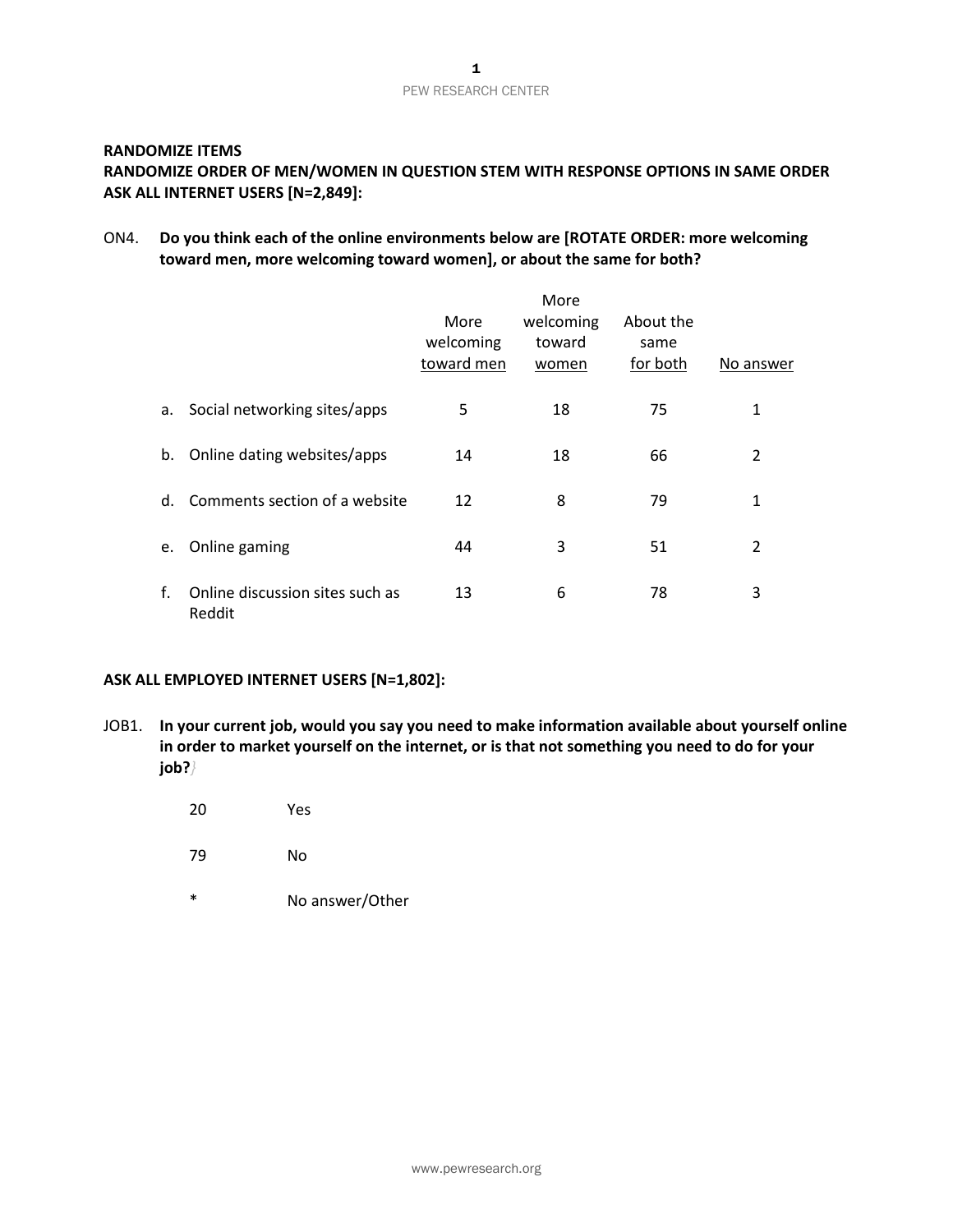#### PEW RESEARCH CENTER

## **AMONG ALL EMPLOYED; ASKED ON WEB MODE ONLY [N=1,802]:** JOB3. **Do you work in the digital technology industry?**

- 17 Yes
- 83 No
- 0 No answer

#### **RANDOMIZE ITEMS**

#### **ALL INTERNET USERS [N=2,841]:**

## **Here are a few questions about your experiences online.**

## ON5. **Have you ever witnessed any of the following behaviors directed at a particular person online**? *(Not including something directed at you)*

#### *[Check all that apply]*

|                                                     | <u>Yes</u> | Not selected/<br>No answer |  |  |
|-----------------------------------------------------|------------|----------------------------|--|--|
| a. Someone being called offensive names             | 60         | 40                         |  |  |
| b. Someone being physically threatened              | 24         | 76                         |  |  |
| c. Someone being harassed for a sustained<br>period | 25         | 75                         |  |  |
| d. Someone being stalked                            | 18         | 82                         |  |  |
| e. Efforts to purposefully embarrass<br>someone     | 53         | 47                         |  |  |
| NO ITEMS F OR G                                     |            |                            |  |  |
| h. Someone being sexually harassed                  | 19         | 81                         |  |  |
| Yes to any (NET)                                    | 73         |                            |  |  |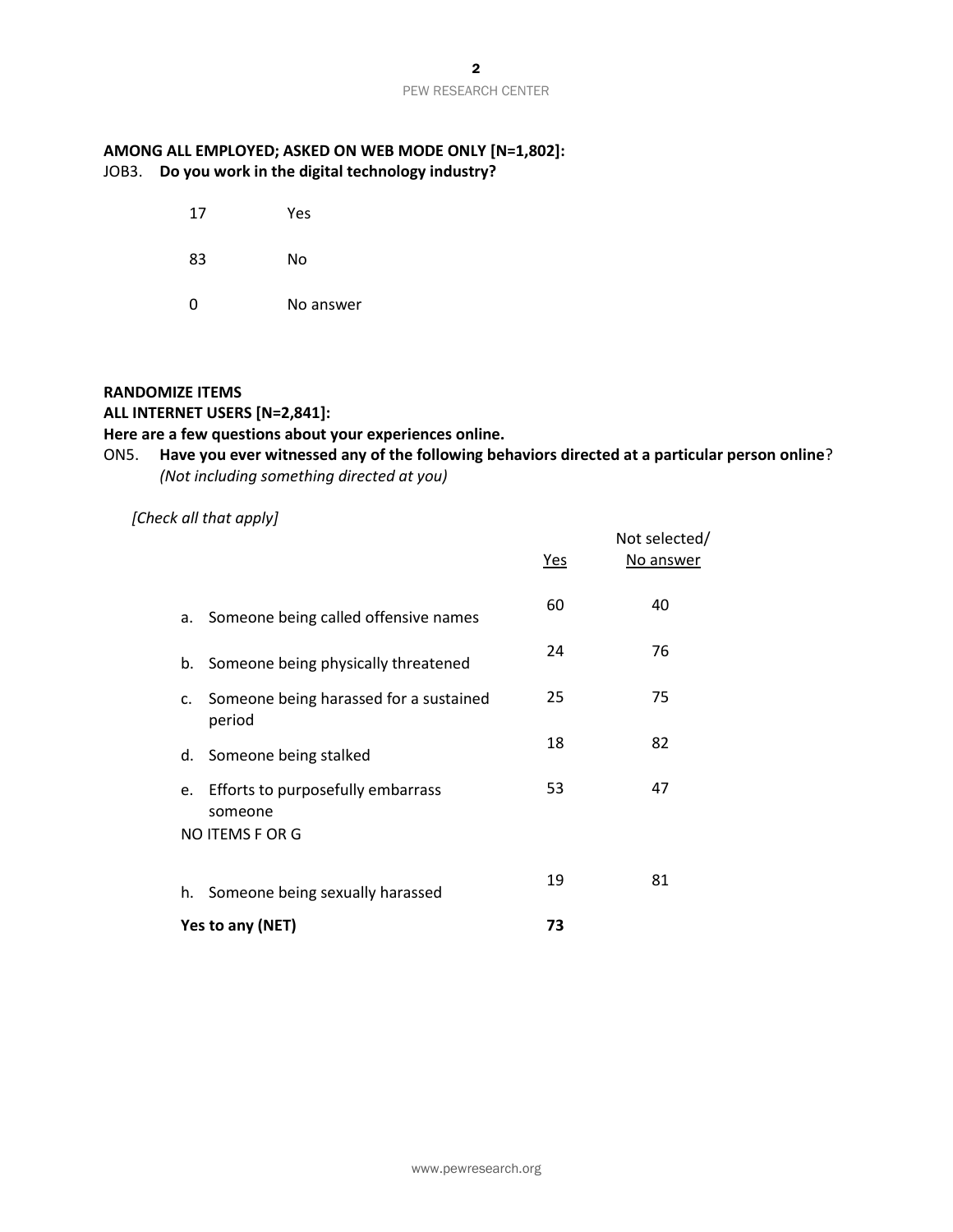#### **IF YES TO ANY IN ON5 [N=1907]:**

ON6a. **Can you describe what you have witnessed in your [IF ONE ITEM CHECKED ABOVE: experience/IF MORE THAN ONE ITEM: experiences] of this kind?** 

#### **OPEN ENDED RESPONSES NOT SHOWN**

#### **RANDOMIZE ITEMS**

#### **ASK ALL INTERNET USERS [N=2,839]:**

#### ON7. **Which, if any, of the following have occurred to you, personally, ONLINE?** *[Check all that apply]*

|                                                  | Selected | Not selected/<br>No answer |
|--------------------------------------------------|----------|----------------------------|
| a. Been called offensive names                   | 27       | 73                         |
| b. Been physically threatened                    | 8        | 92                         |
| c. Been harassed for a sustained period          | 7        | 92                         |
| d. Been stalked                                  | 8        | 92                         |
| e. Had someone try to purposefully embarrass you | 22       | 78                         |
| NO ITEMS F OR G                                  |          |                            |
| h. Been sexually harassed                        | 6        | 94                         |
| Yes to any (NET)                                 | 40       |                            |

#### **IF YES TO ANY IN ON7 [N=932].**

ON8. **Can you describe what happened in your most recent [IF ONE ITEM CHECKED ABOVE: experience/IF MORE THAN ONE ITEM: experiences] of this kind?** 

**OPEN ENDED RESPONSES NOT SHOWN**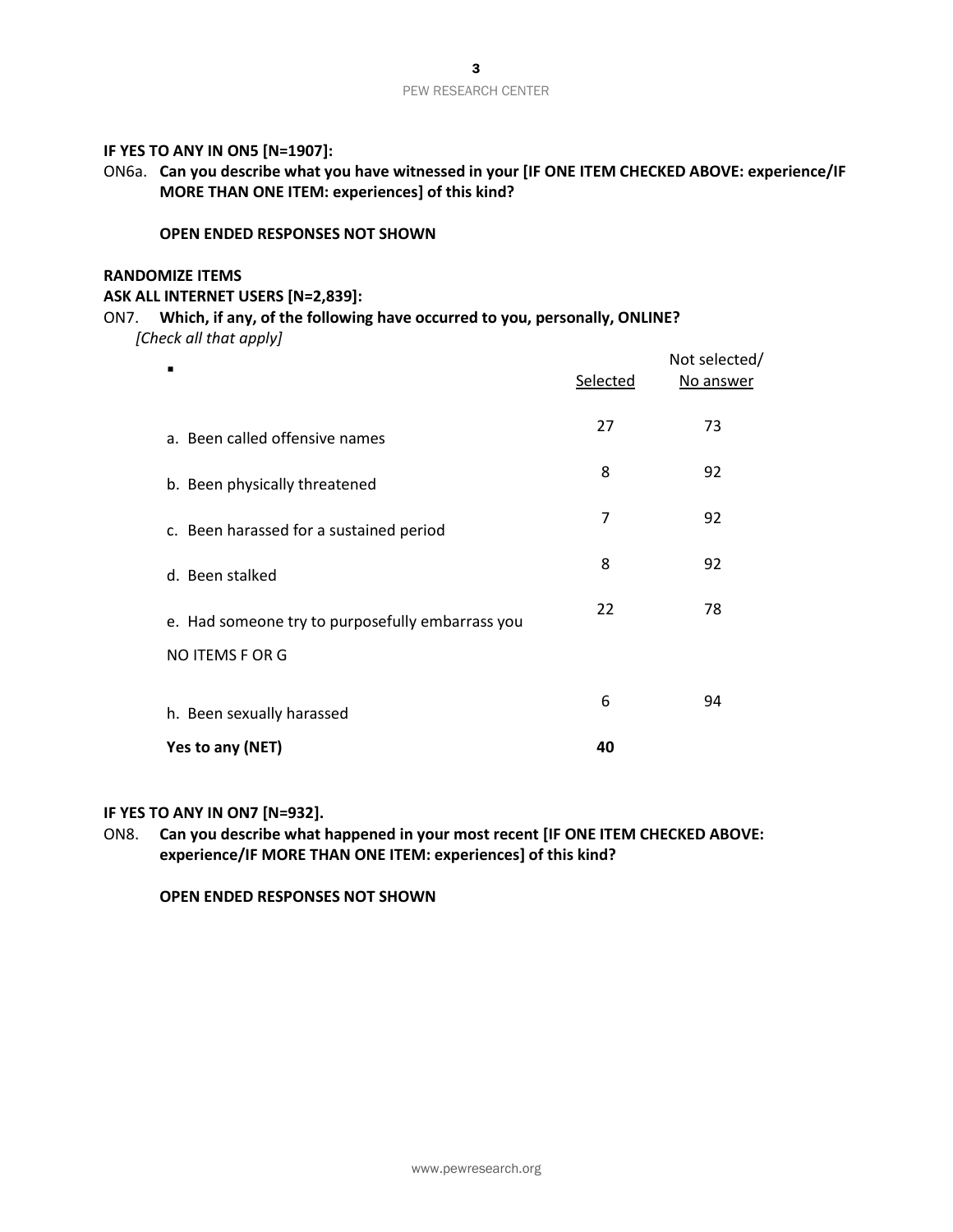**AMONG THOSE WHO HAVE EXPERIENCED ONLINE HARASSMENT (YES TO ANY IN ON7) [N=932]: We're interested in understanding more about your most recent [IF YES TO ONE: experience/IF MORE THAN ONE: experiences] of this kind.**

#### ON9. **When did this occur?**

- 8 Still occurring now
- 39 Within the past 12 months
- 53 More than 12 months ago
- \* No answer

#### **AMONG THOSE WHO HAVE EXPERIENCED ONLINE HARASSMENT (YES TO ANY IN ON7); RESPONSE OPTIONS IN ORDER SHOWN ON FORM1 AND REVERSE ORDER ON FORM 2 [N=932]:** ON10. **Overall, how upsetting was this, if at all?**

- 14 Extremely upsetting
- 14 Very upsetting
- 21 Somewhat upsetting
- 30 A little upsetting
- 22 Not at all upsetting
- \* No answer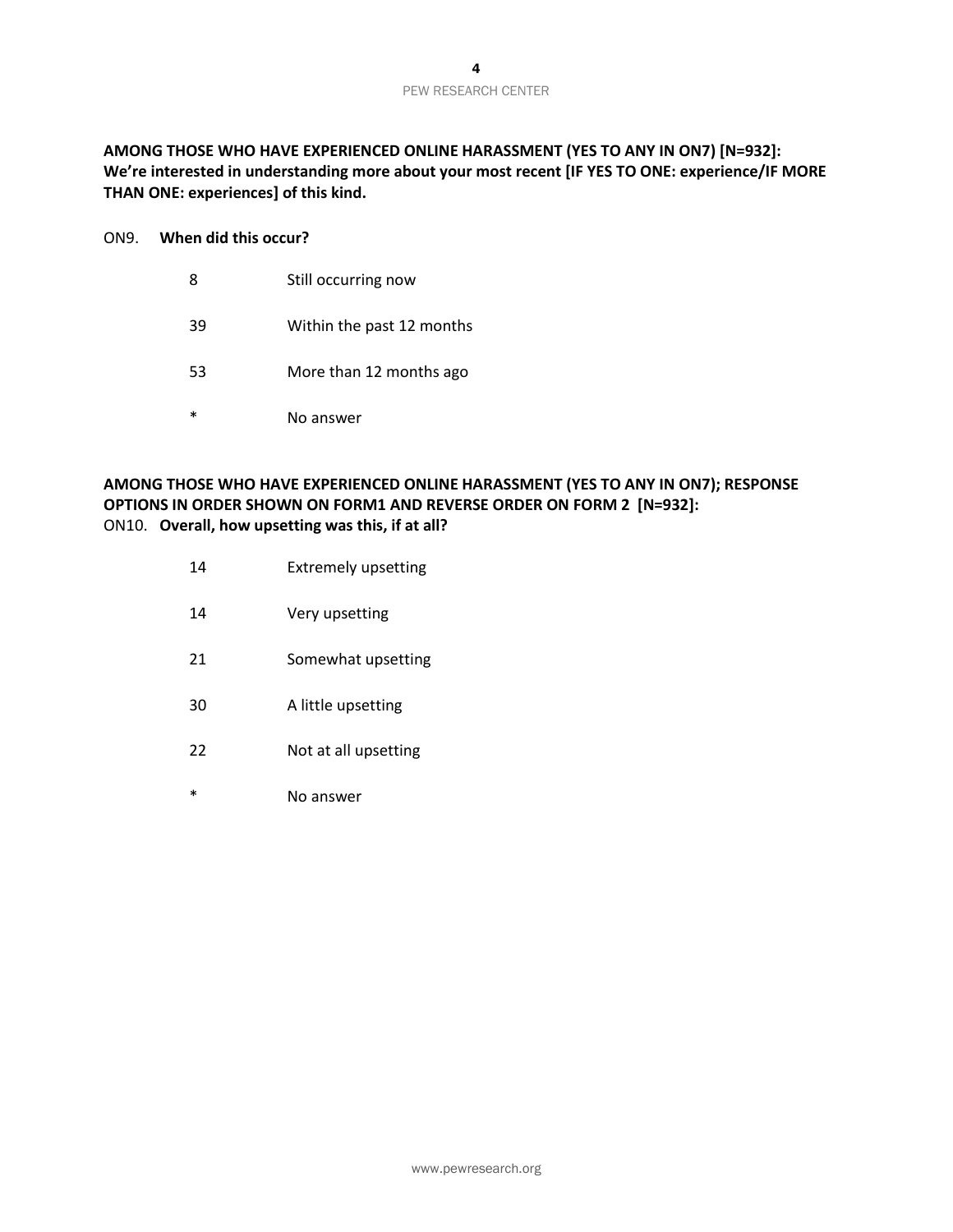## **AMONG THOSE WHO HAVE EXPERIENCED ONLINE HARASSMENT (YES TO ANY IN ON7) [N=932]:** ON12. **In which of the following online environments did this occur?**

*[Check all that apply]*

|    |                                       | Selected | <b>Not</b><br>selected/<br>No answer |
|----|---------------------------------------|----------|--------------------------------------|
| a. | Social networking sites/apps          | 66       | 34                                   |
| b. | Online dating websites/apps           | 6        | 94                                   |
|    | NO ITEM C                             |          |                                      |
| d. | Comments section of a website         | 22       | 78                                   |
| e. | Online gaming                         | 16       | 84                                   |
| f. | Personal email account                | 16       | 84                                   |
| g. | Online discussion site such as Reddit | 10       | 90                                   |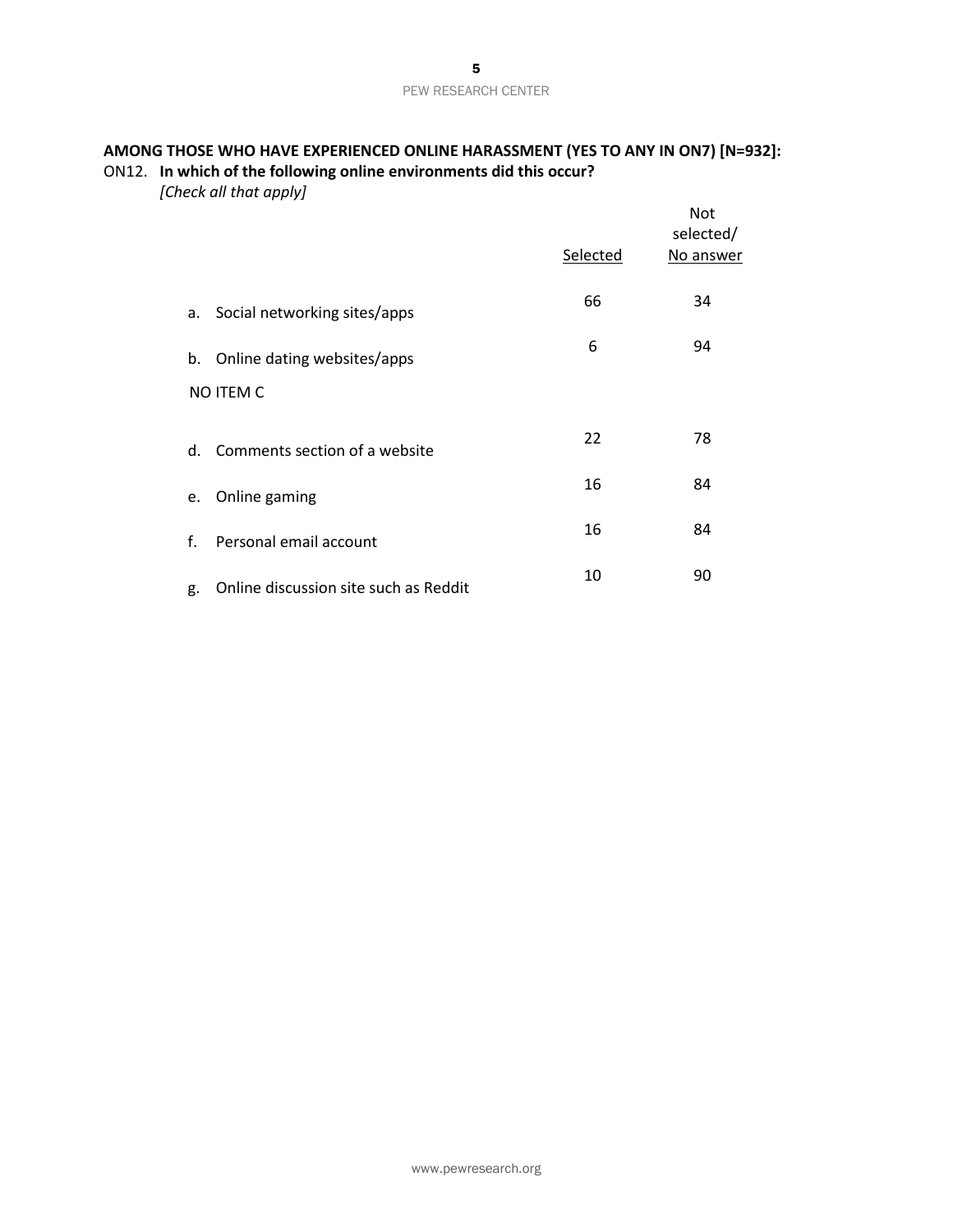#### PEW RESEARCH CENTER

## **AMONG THOSE WHO HAVE EXPERIENCED ONLINE HARASSMENT (YES TO ANY IN ON7) [N=931]:**

#### ON13. **Thinking of the person or people involved, how did you know them?** *[Check all that apply.]*

|             |                                                           | Selected | <b>Not</b><br>selected/<br>No answer |
|-------------|-----------------------------------------------------------|----------|--------------------------------------|
|             |                                                           |          |                                      |
| a.          | Friend                                                    | 23       | 77                                   |
| b.          | Family member                                             | 12       | 88                                   |
| $C_{\star}$ | Co-worker                                                 | 7        | 93                                   |
| d.          | Someone you were romantically involved with               | 10       | 90                                   |
| e.          | An acquaintance                                           | 24       | 76                                   |
| f.          | A stranger/someone I had never met before                 | 38       | 62                                   |
| g.          | I don't know the real identity of the person or<br>people | 26       | 73                                   |

## **AMONG THOSE WHO HAVE EXPERIENCED ONLINE HARASSMENT (YES TO ANY IN ON7) [N=931]:** ON14. **Did you do anything to respond to the behavior or did you just ignore it?**

| 40 | Responded |
|----|-----------|
|    |           |

- 60 Ignored it
- \* No answer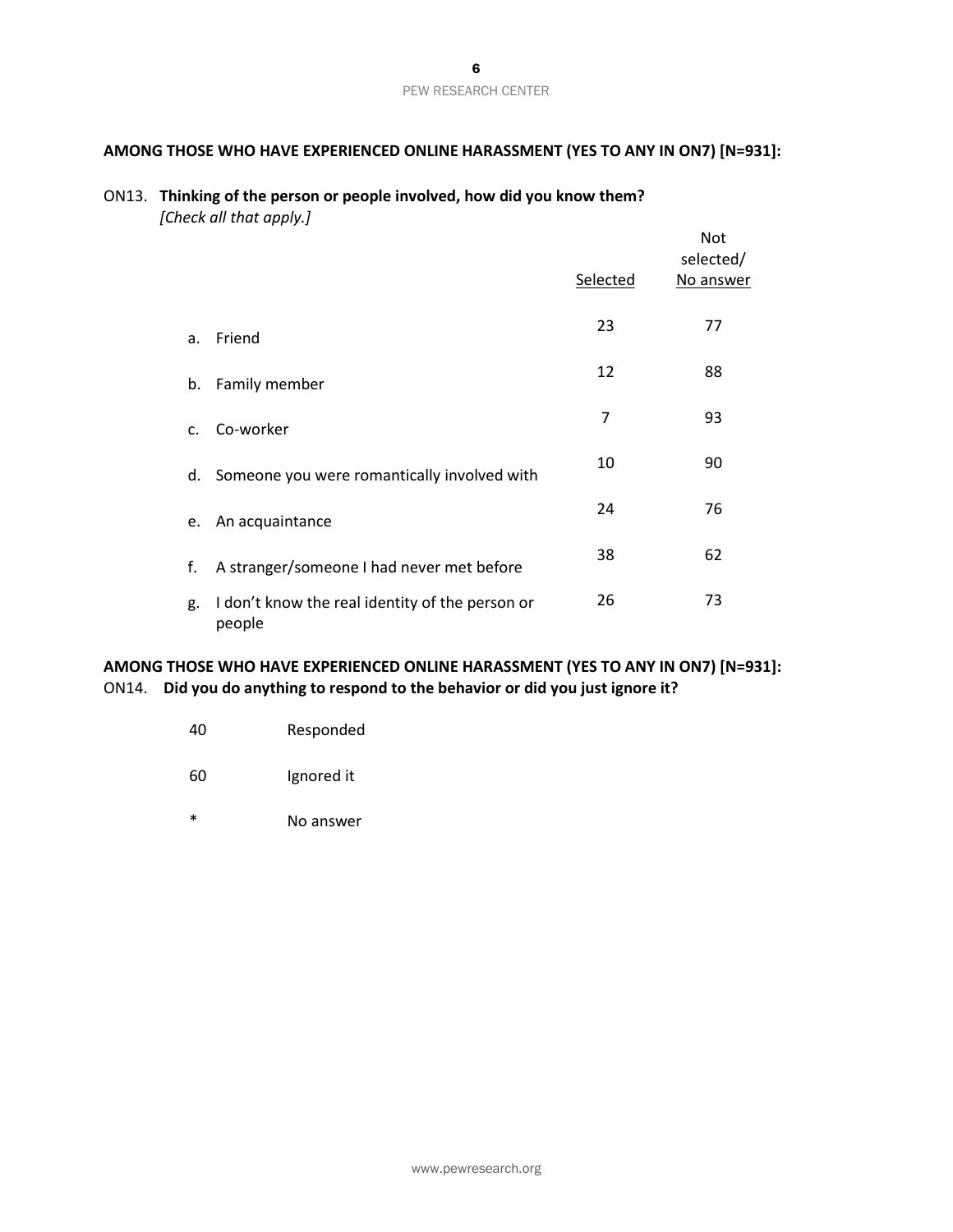## **RANDOMIZE A-H – ITEM "I" IS ALWAYS THE LAST ITEM BEFORE "OTHER" AMONG THOSE WHO RESPONDED TO ONLINE HARASSMENT (ON14=1) [N=380]:** ON15. **Which, if any, of the following did you do?**

*[Check all that apply]*

|             |                                                                       | Selected | Not<br>selected/<br>No answer |
|-------------|-----------------------------------------------------------------------|----------|-------------------------------|
| a.          | Withdrew from an online forum                                         | 10       | 90                            |
|             | b. Unfriended or blocked the person                                   | 44       | 56                            |
| $C_{\cdot}$ | Confronted the person online                                          | 47       | 53                            |
|             | d. Changed your username or deleted your profile                      | 13       | 87                            |
|             | <b>NO ITEM E</b>                                                      |          |                               |
| f.          | Discussed the problem online in order to draw<br>support for yourself | 18       | 82                            |
| g.          | Reported the person responsible to the website<br>or online service   | 22       | 78                            |
|             | h. Stopped attending certain offline events or places                 | 8        | 92                            |
| i.          | Reported the problem to law enforcement                               | 5        | 95                            |
| j.          | Other (Specify)                                                       | 17       | 83                            |

## **AMONG THOSE WHO TOOK SPECIFIC STEPS IN RESPONSE TO ONLINE HARASSMENT (IF YES TO ANY IN ON15) [N=368]:**

ON16. Do you feel that any of the steps you took were effective at making the situation better, or not?

- 75 Yes
- 25 No
- 0 No answer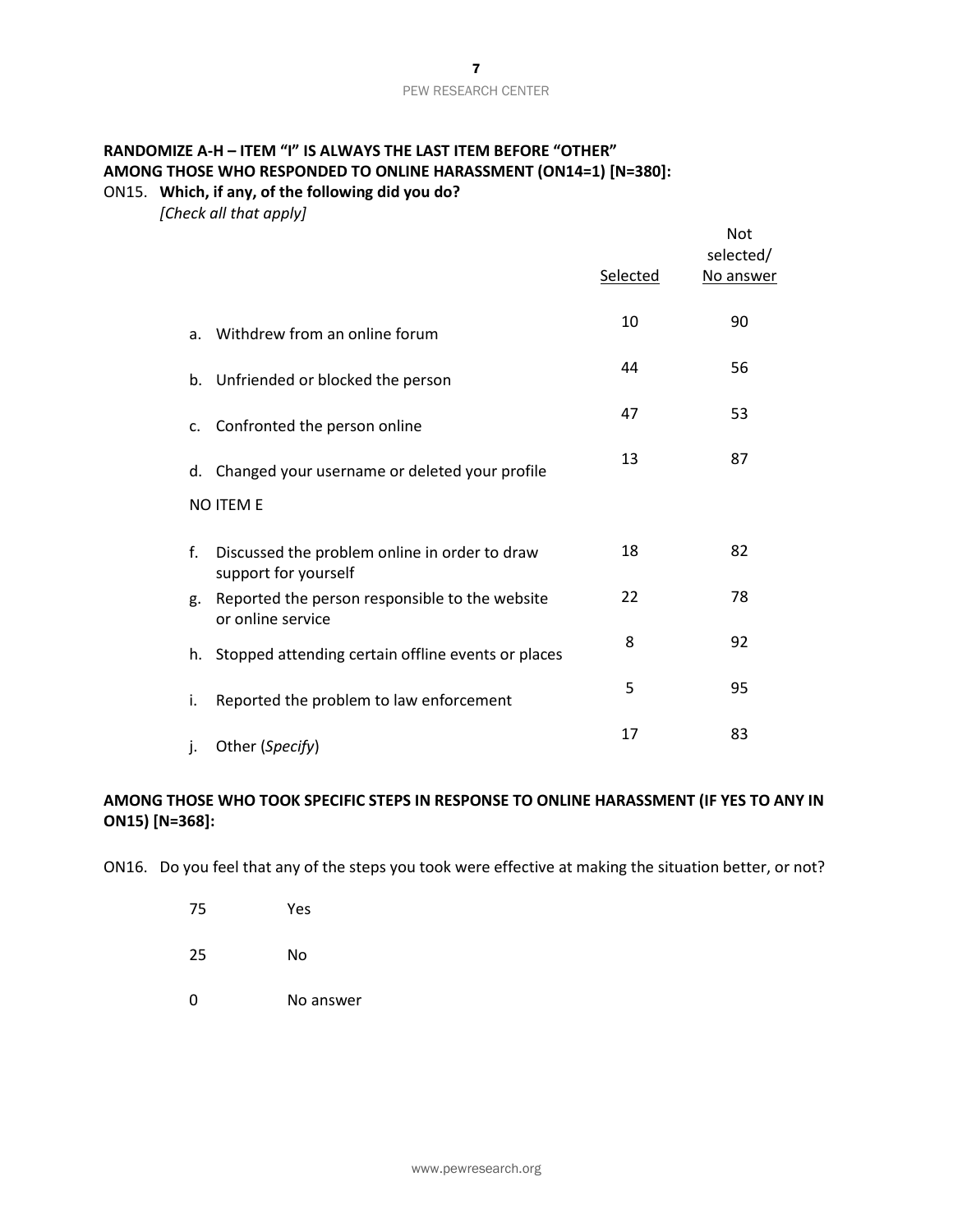## **AMONG THOSE WHO IGNORED ONLINE HARASSMENT (ON14=2) [N=549]:**

ON17. Do you feel that ignoring it was effective at making the situation better, or not?

- 83 Yes
- 17 No
- 0 No answer

## **AMONG THOSE WHO HAVE EXPERIENCED ONLINE HARASSMENT (IF YES TO ANY IN ON7) [N=930]:** ON18. **Have you ever had an online experience of this kind that hurt your reputation, or haven't you had that occur?**

- 15 Yes, have
- 84 No, have not
- \* No answer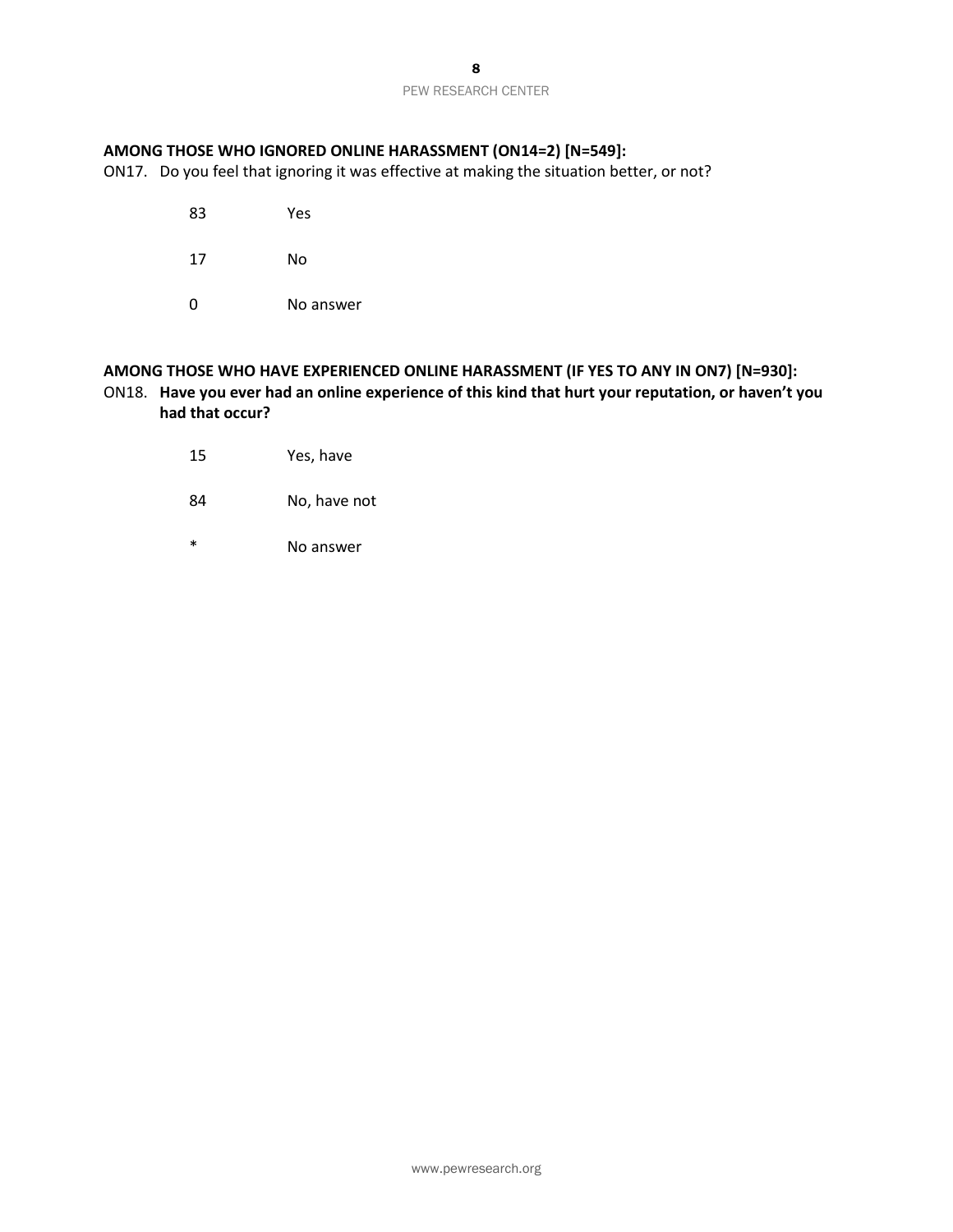# **Methods - The American Trends Panel Surveys (ATP)**

The American Trends Panel (ATP), created by the Pew Research Center, is a nationally representative panel of randomly selected U.S. adults living in households. Respondents who selfidentify as internet users (representing 89% of U.S. adults) participate in the panel via monthly self-administered Web surveys, and those who do not use the internet participate via telephone or mail. The panel is being managed by Abt SRBI.

Data in this report are drawn from the web component of the June wave of the panel, conducted May 30-June 30, 2014 among 3,217 respondents (2,849 by web and 368 by mail). The margin of sampling error for the full sample of 3,217 respondents is plus or minus 2.2 percentage points. The margin of sampling error for the full sample of 3,849 internet users is plus or minus 2.4 percentage points.

The accompanying table shows the unweighted sample sizes and the error attributable to sampling that would be expected at the 95% level of confidence for selected groups discussed in the report.

| Group                                   | <b>Unweighted</b><br>sample size | Plus or minus          |
|-----------------------------------------|----------------------------------|------------------------|
| All internet users                      | 2,849                            | 2.4 percentage points  |
| Witnessed online harassment             | 1,907                            | 2.9 percentage points  |
| Experienced online harassment           | 932                              | 4.1 percentage points  |
| Men, experienced online<br>harassment   | 491                              | 5.7 percentage points  |
| Women, experienced online<br>harassment | 441                              | 6.0 percentage points  |
| 18-29, experienced online<br>harassment | 278                              | 7.6 percentage points  |
| 30-49, experienced online<br>harassment | 309                              | 7.2 percentage points  |
| 50+, experienced online<br>harassment   | 341                              | 6.8 percentage points  |
| Online men, 18-24                       | 127                              | 11.2 percentage points |
| Online women, 18-24                     | 139                              | 10.7 percentage points |
| Responded to online harassment          | 380                              | 6.5 percentage points  |
| Ignored online harassment               | 549                              | 5.4 percentage points  |

## Sample Size and margin of error for American Trends Panel (Wave 4)

Source: American Trends Panel (wave 4).Survey conducted May 30-June 30, 2014.

PEW RESEARCH CENTER